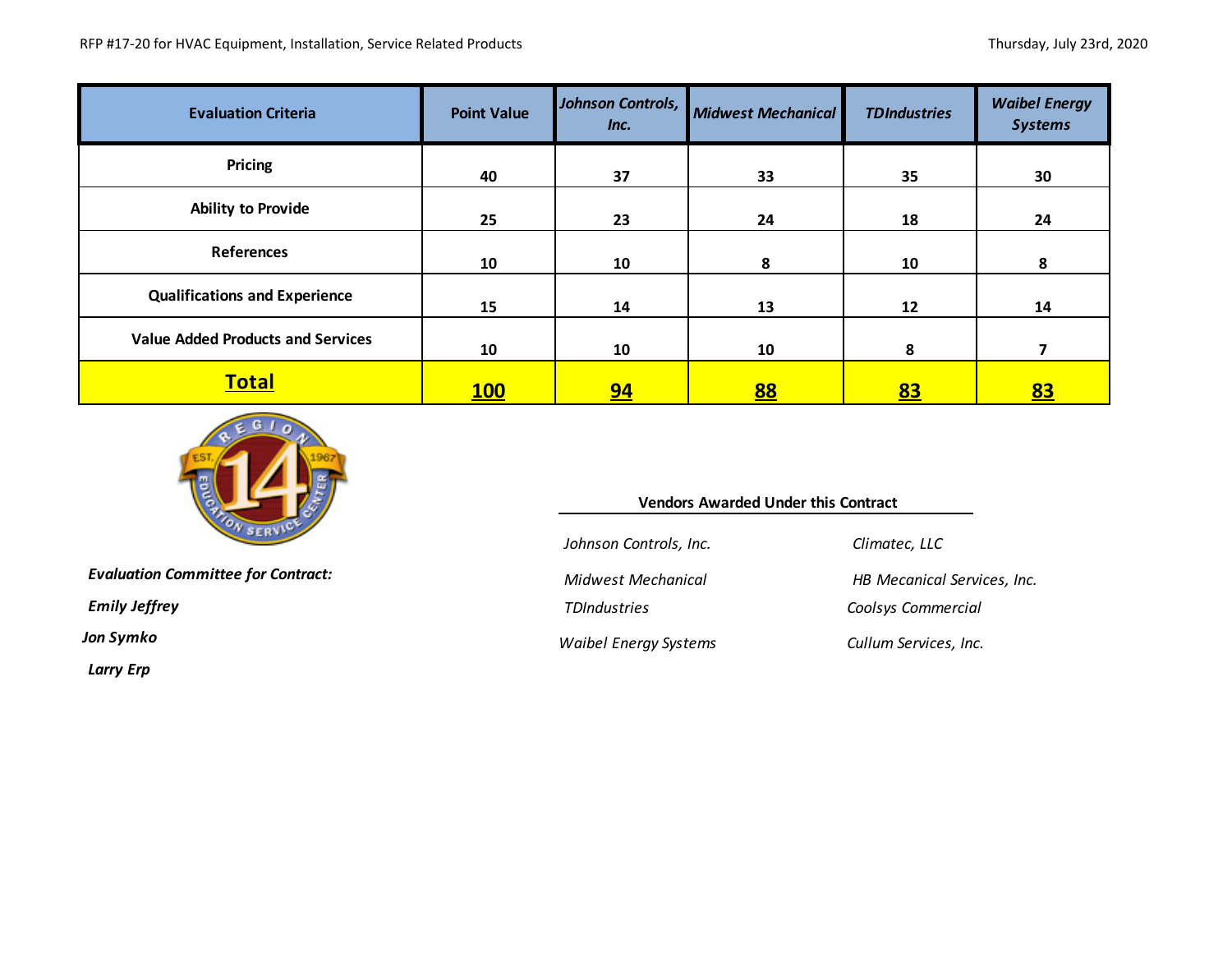| <b>Evaluation Criteria</b>               | <b>Point Value</b> | <b>Climatec, LLC</b> | <b>HB Mechanical</b><br>Services, Inc. | Coolsys<br><b>Commercial</b> | <b>Cullum Services,</b><br>Inc. |
|------------------------------------------|--------------------|----------------------|----------------------------------------|------------------------------|---------------------------------|
| Pricing                                  | 40                 | 29                   | 34                                     | 25                           | 28                              |
| <b>Ability to Provide</b>                | 25                 | 20                   | 20                                     | 20                           | 17                              |
| <b>References</b>                        | 10                 | 8                    | 5                                      | 7                            |                                 |
| <b>Qualifications and Experience</b>     | 15                 | 13                   | 13                                     | 10                           | 11                              |
| <b>Value Added Products and Services</b> | 10                 | 8                    | 0                                      | 9                            | 7                               |
| <b>Total</b>                             | <u>100</u>         | <u>78</u>            | <u>72</u>                              | <u>71</u>                    | <u>70</u>                       |



*Evaluation Committee for Contract:* 

*Emily Jeffrey*

*Jon Symko*

*Larry Erp*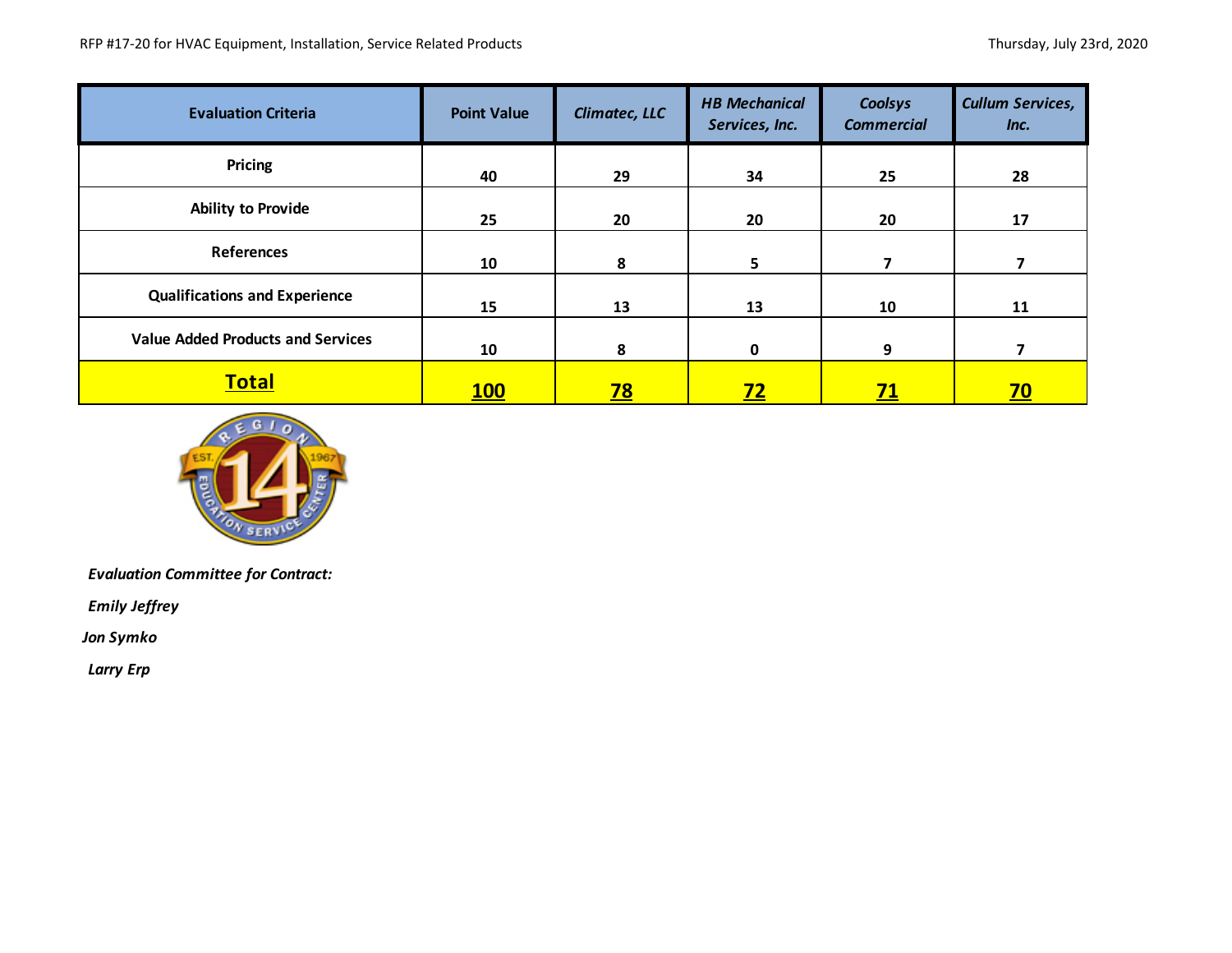| <b>Evaluation Criteria</b>               | <b>Point Value</b> | <b>Chiller Service,</b><br>Inc. | <b>Heat Transfer</b><br>Solutions, Inc. | <b>Veregy</b><br>(Midstate<br>Enerav) | <b>Top Products</b><br>Innovations, Inc. |
|------------------------------------------|--------------------|---------------------------------|-----------------------------------------|---------------------------------------|------------------------------------------|
| Pricing                                  | 40                 | 30                              | 29                                      | 22                                    | 20                                       |
| <b>Ability to Provide</b>                | 25                 | 14                              | 20                                      | 20                                    | 15                                       |
| <b>References</b>                        | 10                 |                                 | 8                                       |                                       | 5                                        |
| <b>Qualifications and Experience</b>     | 15                 | 12                              | 11                                      | 10                                    |                                          |
| <b>Value Added Products and Services</b> | 10                 | 5                               | 0                                       | 7                                     | 5                                        |
| <b>Total</b>                             | <u>100</u>         | <u>68</u>                       | <u>68</u>                               | <u>66</u>                             | <u>52</u>                                |



*Evaluation Committee for Contract:* 

*Emily Jeffrey*

*Jon Symko*

*Larry Erp*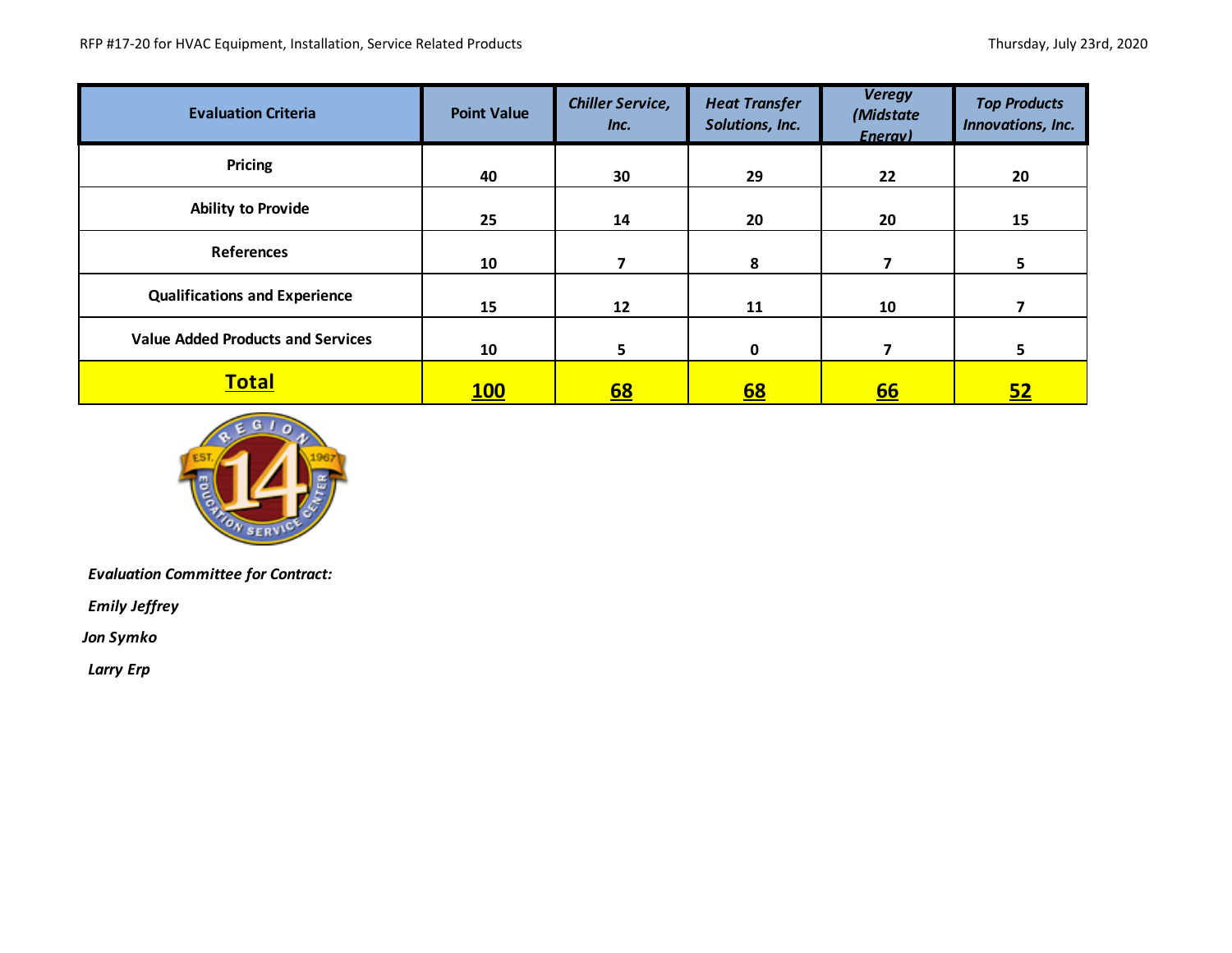| <b>Evaluation Criteria</b>               | <b>Point Value</b> | <b>APS Building</b><br><b>Services</b> | <b>RLP Mechanical</b><br>Contractors, Inc. |   |  |
|------------------------------------------|--------------------|----------------------------------------|--------------------------------------------|---|--|
| <b>Pricing</b>                           | 40                 | 20                                     | 18                                         |   |  |
| <b>Ability to Provide</b>                | 25                 | 10                                     | 15                                         |   |  |
| <b>References</b>                        | 10                 | 6                                      | 5                                          |   |  |
| <b>Qualifications and Experience</b>     | 15                 |                                        |                                            |   |  |
| <b>Value Added Products and Services</b> | 10                 | 5.                                     | 3                                          |   |  |
| <b>Total</b>                             | <u>100</u>         | <u>48</u>                              | <u>48</u>                                  | 0 |  |



*Evaluation Committee for Contract:* 

*Emily Jeffrey*

*Jon Symko*

*Larry Erp*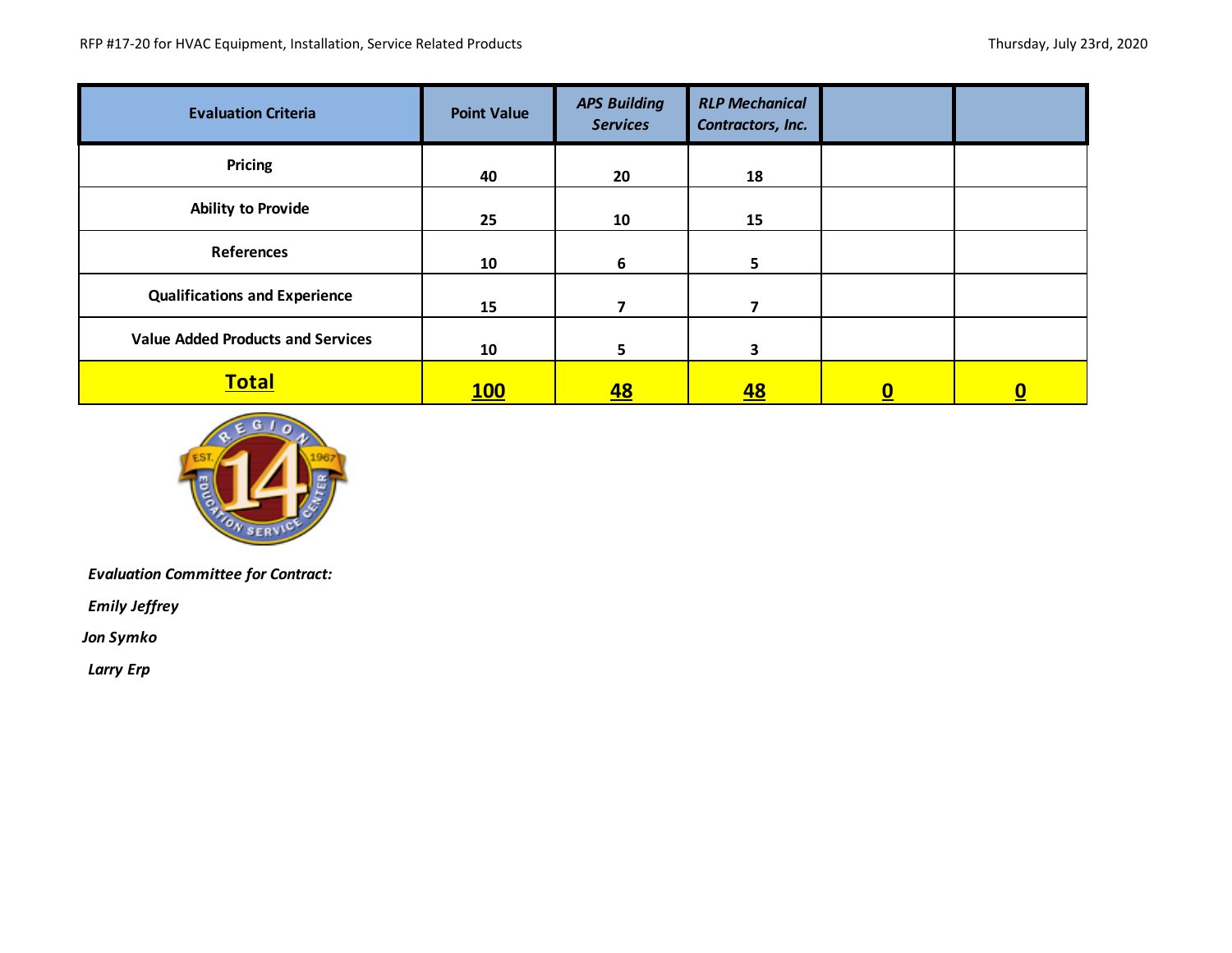

## **17-20 - Request for Proposal (RFP) for HVAC Equipment, Installation, Service, & Related Products**

## **Project Overview**

| <b>Project Details</b>     |                                                                                                    |
|----------------------------|----------------------------------------------------------------------------------------------------|
| <b>Reference ID</b>        | $17-20$                                                                                            |
| <b>Project Name</b>        | Request for Proposal (RFP) for HVAC Equipment, Installation, Service, &<br><b>Related Products</b> |
| <b>Project Description</b> | HVAC Equipment, Installation, Service, & Related Products                                          |
| <b>Open Date</b>           | Jun 09, 2020 12:00 AM CDT                                                                          |
| <b>Close Date</b>          | Jul 23, 2020 2:00 PM CDT                                                                           |

## **Seal status**

| <b>Requested Information</b> | Unsealed on              | <b>Unsealed by</b> |
|------------------------------|--------------------------|--------------------|
| Proposal                     | Jul 23, 2020 2:10 PM CDT | Jonathan Applegate |
| Pricing                      | Jul 23, 2020 2:10 PM CDT | Jonathan Applegate |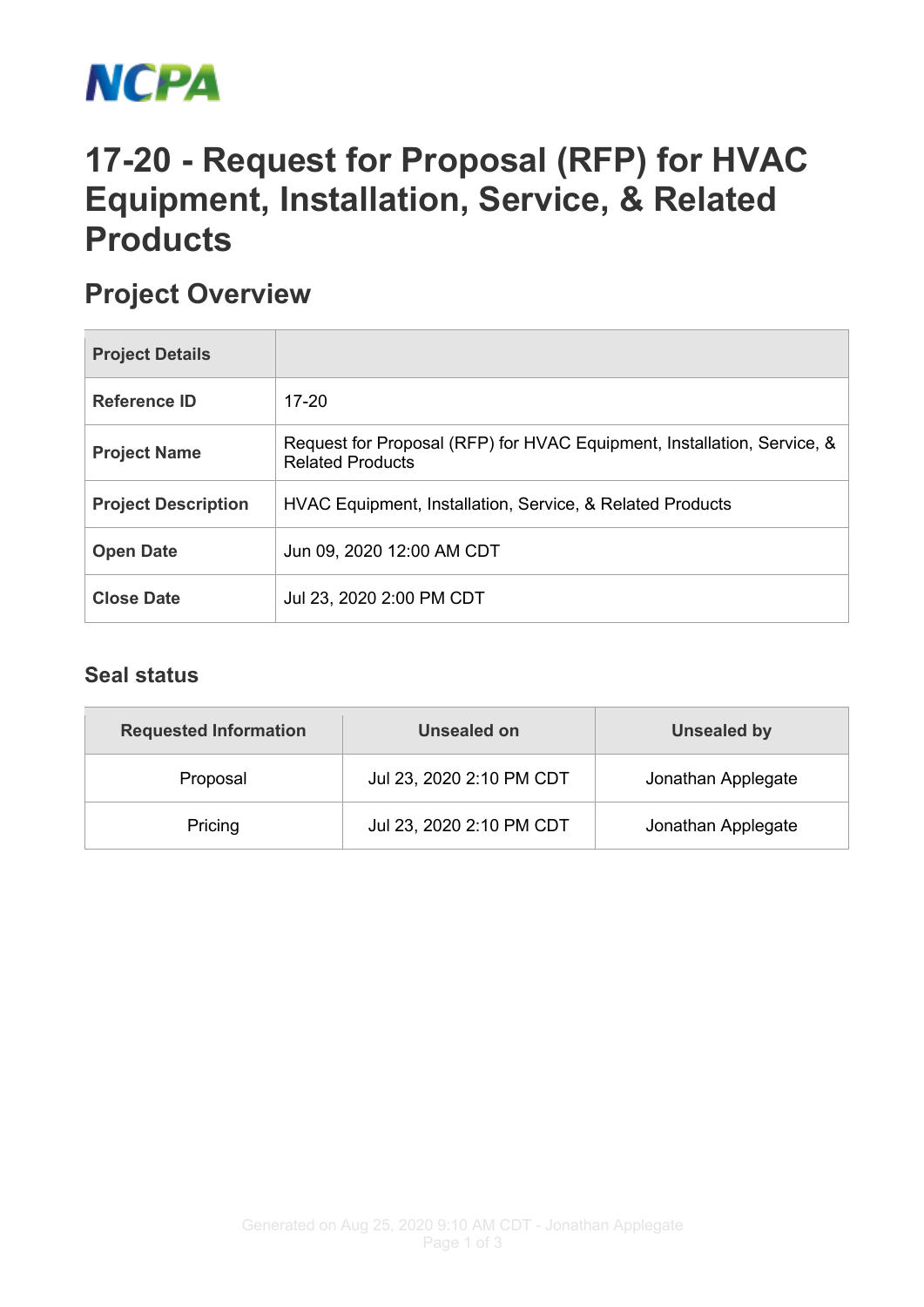

## **RFP Bid/Proposal Receipt List:**

RFP #17-20 for HVAC Equipment, Installation, Service, & Related Products Thursday, July 23rd, 2020 2:00 pm

| <b>Supplier</b>                                                                  | <b>Date Submitted</b>        | <b>Name</b>            | <b>Email</b>                          |
|----------------------------------------------------------------------------------|------------------------------|------------------------|---------------------------------------|
| <b>TDIndustries</b>                                                              | Jul 23, 2020 12:42<br>PM CDT | Lorraine Vuong         | lorraine.vuong@tdindustries.com       |
| <b>Midwest</b><br><b>Mechanical</b>                                              | Jul 20, 2020 3:53<br>PM CDT  | Dan Brandolino         | dan.brandolino@midwestmech.com        |
| <b>Heat Transfer</b><br>Solutions, Inc.                                          | Jul 23, 2020 1:59<br>PM CDT  | <b>Todd McCullough</b> | todd.mccullough@hts.com               |
| <b>HB Mechanical</b><br>Services, Inc.                                           | Jul 22, 2020 1:05<br>PM CDT  | <b>Linsey Reed</b>     | Ireed@hbmechanical.com                |
| <b>Waibel Energy</b><br><b>Systems</b>                                           | Jul 20, 2020 2:35<br>PM CDT  | David Crosley          | dave.crosley@waibelenergysystems.com  |
| <b>Top Product</b><br>Innovations, Inc.                                          | Jul 23, 2020 11:12<br>AM CDT | Jennifer Rosenberg     | j.rosenberg@topproductinnovations.com |
| <b>Chiller Service,</b><br>Inc.                                                  | Jul 23, 2020 11:22<br>AM CDT | James Hoover           | j.hoover@chillerservices.com          |
| <b>Cullum Services,</b><br><b>Inc</b>                                            | Jul 22, 2020 8:49<br>PM CDT  | <b>Dwayne Coulter</b>  | COULTERD@CULLUMINC.COM                |
| Johnson<br><b>Controls, Inc.</b>                                                 | Jul 23, 2020 12:20<br>PM CDT | <b>Tom Staves</b>      | thomas.staves@jci.com                 |
| <b>Veregy (Midstate</b><br>Energy)                                               | Jul 23, 2020 9:46<br>AM CDT  | Cory Scamihorn         | cscamihorn@veregy.com                 |
| <b>RLP Mechanical</b><br>Contractors, Inc.                                       | Jul 23, 2020 11:38<br>AM CDT | Darrin McClary         | dmcclary@rlpmechanical.com            |
| <b>Coolsys</b><br><b>Commercial and</b><br><b>Industrial</b><br><b>Solutions</b> | Jul 23, 2020 1:43<br>PM CDT  | <b>Taylor Jasin</b>    | tjasin@coolsys.com                    |